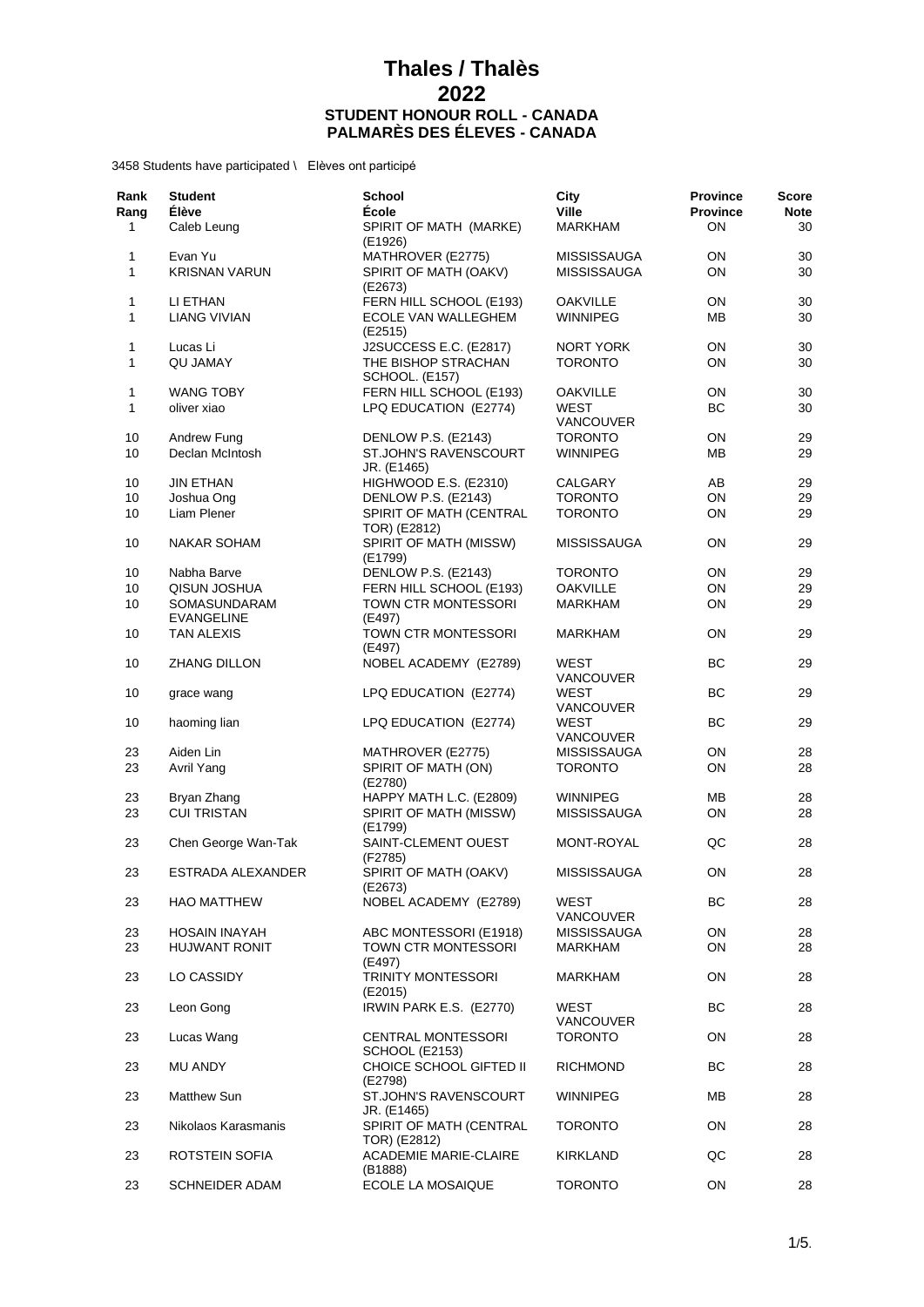| Rank<br>Rang | <b>Student</b><br><b>Élève</b> | <b>School</b><br>École                             | City<br><b>Ville</b>     | <b>Province</b><br><b>Province</b> | <b>Score</b><br><b>Note</b> |
|--------------|--------------------------------|----------------------------------------------------|--------------------------|------------------------------------|-----------------------------|
| 23           | <b>WANG BENJAMIN</b>           | (F2784)<br><b>ACADEMIE MARIE-CLAIRE</b><br>(B1888) | <b>KIRKLAND</b>          | QC                                 | 28                          |
| 23           | Winston Chen                   | DENLOW P.S. (E2143)                                | <b>TORONTO</b>           | ON                                 | 28                          |
| 23           | XU IVAN                        | TOWN CTR MONTESSORI<br>(E497)                      | <b>MARKHAM</b>           | ON                                 | 28                          |
| 23           | YANG JAYDEN                    | HIGHWOOD E.S. (E2310)                              | CALGARY                  | AB                                 | 28                          |
| 23           | <b>ZHANG ATHENA</b>            | <b>ACADEMY GIFTED</b><br>CHILDREN (E143)           | <b>RICHMOND HILL</b>     | ON                                 | 28                          |
| 23           | christopher zhang              | LPQ EDUCATION (E2774)                              | WEST<br><b>VANCOUVER</b> | ВC                                 | 28                          |
| 46           | Aiden Zhuo                     | DENLOW P.S. (E2143)                                | <b>TORONTO</b>           | ON                                 | 27                          |
| 46           | Ariste Liu                     | HAPPY MATH L.C. (E2809)                            | WINNIPEG                 | ΜВ                                 | 27                          |
| 46           | BISSOONDIAL JAYDAN             | FERN HILL SCHOOL (E193)                            | <b>OAKVILLE</b>          | ON                                 | 27                          |
| 46           | <b>CHAN ALEXANDER</b>          | TOWN CTR MONTESSORI<br>(E497)                      | <b>MARKHAM</b>           | ON                                 | 27                          |
| 46           | <b>CHANG GEORGE</b>            | <b>ACADEMIE MARIE-CLAIRE</b><br>(B1888)            | <b>KIRKLAND</b>          | QC                                 | 27                          |
| 46           | <b>CHEN CELINE</b>             | ROBOKIDS (B2827)                                   | <b>RICHMOND</b>          | BC                                 | 27                          |
| 46           | <b>CHUNG KATIE</b>             | FERN HILL II (E217)                                | <b>BURLINGTON</b>        | OΝ                                 | 27                          |
| 46           | Chuba Alex-Orji                | SPIRIT OF MATH CALGARY                             | CALGARY                  | AB                                 | 27                          |
| 46           | Daniel Kotchetkov              | (E2458)<br>SPIRIT OF MATH (ON)                     | <b>TORONTO</b>           | ON                                 | 27                          |
| 46           | Efan Qian                      | (E2780)<br>SPIRIT OF MATH (ON)                     | <b>TORONTO</b>           | ON                                 | 27                          |
| 46           | Emma Togi                      | (E2780)<br><b>ST.JOHN'S RAVENSCOURT</b>            | <b>WINNIPEG</b>          | MВ                                 | 27                          |
| 46           | Gélinas Clara-Rose             | JR. (E1465)<br><b>DES PREMIERES LETTRES</b>        | <b>MONTREAL</b>          | QC                                 | 27                          |
| 46           | <b>JIANG YULUN</b>             | (F1984)<br>ECOLE DES AMIS-DU-                      | CÔTE ST-LUC              | QC                                 | 27                          |
| 46           | Jacob Woo                      | <b>MONDE (F2470)</b><br>SPIRIT OF MATH (CENTRAL    | <b>TORONTO</b>           | ON                                 | 27                          |
| 46           | Jay Challagulla                | TOR) (E2812)<br>SPIRIT OF MATH (MARKE)             | <b>MARKHAM</b>           | ON                                 | 27                          |
| 46           | Lucas Bian                     | (E1926)<br>SPIRIT OF MATH (ON)                     | <b>TORONTO</b>           | ON                                 | 27                          |
|              |                                | (E2780)                                            |                          |                                    |                             |
| 46           | NAVEEN NIHIRA                  | ABC MONTESSORI (E1918)                             | <b>MISSISSAUGA</b>       | ON                                 | 27                          |
| 46           | SIDDI QI HASAN I               | OLIVE GROVE SCHOOL<br>(E2003)                      | <b>MISSISSAUGA</b>       | ON                                 | 27                          |
| 46           | <b>Thea Picardi</b>            | ST.MICHAELS U.S. (E2218)                           | <b>VICTORIA</b>          | BС                                 | 27                          |
| 46           | <b>WANG CADEN</b>              | DIAMOND SCHOOL (E2792)                             | <b>SURREY</b>            | ВC                                 | 27                          |
| 46           | YADUDODLA AADHYA               | ABC MONTESSORI (E1918)                             | <b>MISSISSAUGA</b>       | ON                                 | 27                          |
| 46           | YOUSEFIZAD ADRIAN              | SPIRIT OF MATH (BURL)<br>(E2677)                   | <b>BURLINGTON</b>        | ON                                 | 27                          |
| 46           | zijing wang                    | LPQ EDUCATION (E2774)                              | WEST<br>VANCOUVER        | BС                                 | 27                          |
| 69           | <b>BANAEI ADRIAN</b>           | SPIRIT OF MATH (OAKV)<br>(E2673)                   | <b>MISSISSAUGA</b>       | ΟN                                 | 26                          |
| 69           | <b>CHATURVEDI KUSH</b>         | FERN HILL SCHOOL (E193)                            | <b>OAKVILLE</b>          | ON                                 | 26                          |
| 69           | DIAZ ADRIEN                    | ROBOKIDS (B2827)                                   | <b>RICHMOND</b>          | BC                                 | 26                          |
| 69           | <b>Estelle Vulliez</b>         | <b>CENTRAL MONTESSORI</b><br><b>SCHOOL (E2153)</b> | <b>TORONTO</b>           | ON                                 | 26                          |
| 69           | <b>HAN YUTONG</b>              | ST.MILDREDS-LIGHTBOURN<br>JR. (B2766)              | <b>OAKVILLE</b>          | ON                                 | 26                          |
| 69           | KRISHNASAMY ELIZABETH          | ST.MILDREDS-LIGHTBOURN<br>JR. (B2766)              | <b>OAKVILLE</b>          | 0N                                 | 26                          |
| 69           | LEE SOFIA                      | <b>TRINITY MONTESSORI</b><br>(E2015)               | MARKHAM                  | ON                                 | 26                          |
| 69           | LI CHARLOTTE                   | THE BISHOP STRACHAN<br>SCHOOL. (E157)              | <b>TORONTO</b>           | ON                                 | 26                          |
| 69           | LIN NAOMI                      | UNIONVILLE MONTESSORI<br>(E1805)                   | <b>UNIONVILLE</b>        | ON                                 | 26                          |
| 69           | LIN SALLY                      | ST.MILDREDS-LIGHTBOURN                             | <b>OAKVILLE</b>          | ON                                 | 26                          |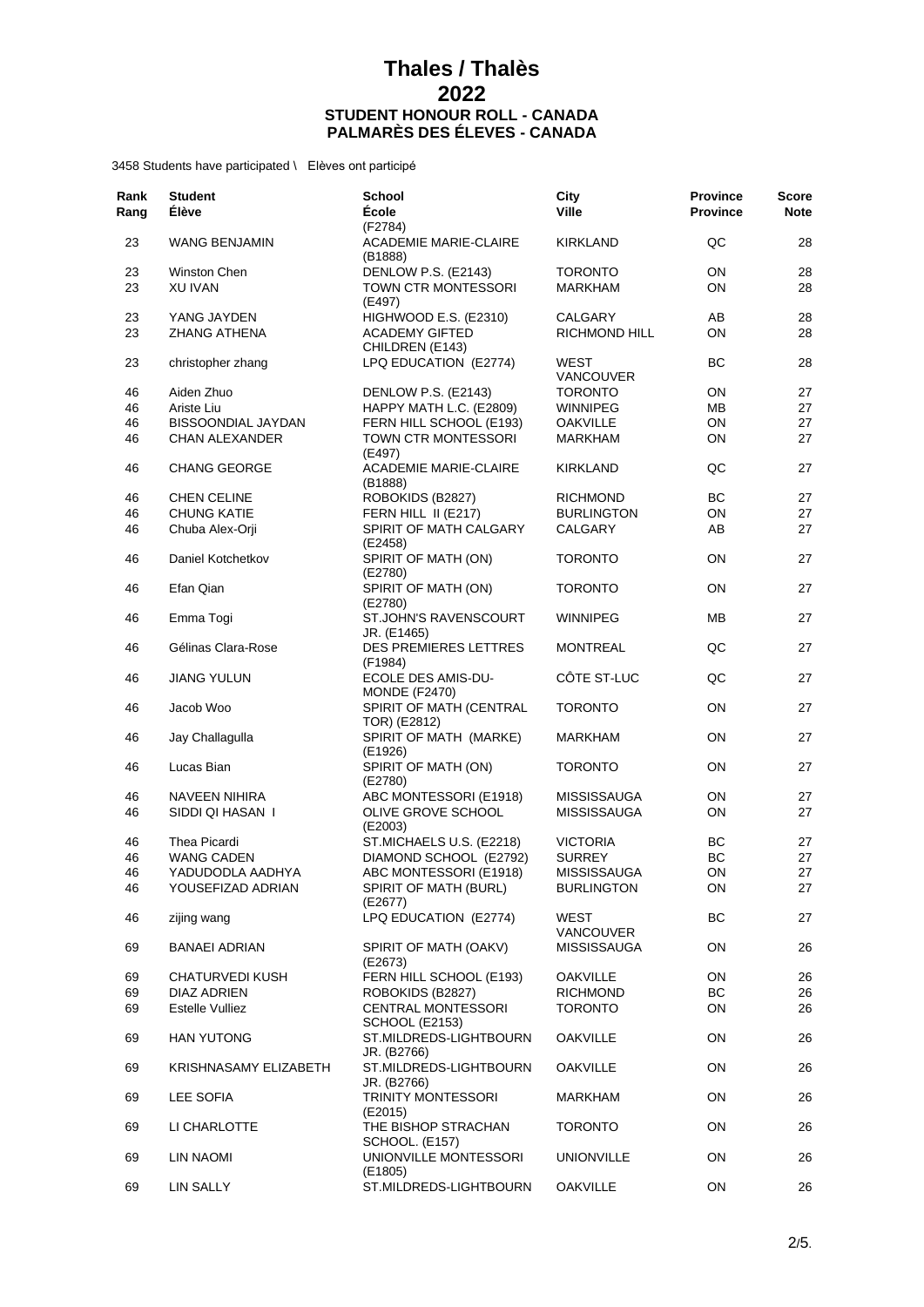| Rank<br>Rang | <b>Student</b><br>Élève                    | <b>School</b><br><b>École</b>                                   | City<br><b>Ville</b>               | <b>Province</b><br><b>Province</b> | <b>Score</b><br><b>Note</b> |
|--------------|--------------------------------------------|-----------------------------------------------------------------|------------------------------------|------------------------------------|-----------------------------|
| 69           | LIU NORA                                   | JR. (B2766)<br>SIDNEY LEDSON INST.<br>(E1994)                   | <b>TORONTO</b>                     | ON                                 | 26                          |
| 69           | <b>MIAO SIMON</b>                          | FERN HILL SCHOOL (E193)                                         | <b>OAKVILLE</b>                    | ON                                 | 26                          |
| 69           | <b>OUAKNINE LOLA</b>                       | AKIVA SCHOOL (E2453)                                            | WESTMOUNT, MT<br>L.                | QC                                 | 26                          |
| 69           | RAMANATHAN SARADA                          | <b>ACADEMY GIFTED</b><br>CHILDREN (E143)                        | <b>RICHMOND HILL</b>               | ON                                 | 26                          |
| 69           | RANDHAWA ANOOP                             | KHALSA COMM.SCHOOL<br>(E311)                                    | <b>BRAMPTON</b>                    | ON                                 | 26                          |
| 69           | <b>Reet Dhaliwal</b>                       | KHALSA SCHOOL OYR<br>(E2454)                                    | <b>SURREY</b>                      | ВC                                 | 26                          |
| 69           | SHELIHAN ZACHARY                           | ECOLE DES AMIS-DU-<br><b>MONDE (F2470)</b>                      | CÔTE ST-LUC                        | QC                                 | 26                          |
| 69           | Sharav Singh                               | SPIRIT OF MATH FORT GARY<br>(E2813)                             | <b>WINNIPEG</b>                    | ΜВ                                 | 26                          |
| 69           | <b>TSANG BRYDEN</b>                        | SPIRIT OF MATH (MARKE)<br>(E1926)                               | <b>MARKHAM</b>                     | ON                                 | 26                          |
| 69           | <b>YE EMILIE</b>                           | <b>ACADEMIE MARIE-CLAIRE</b><br>(B1888)                         | <b>KIRKLAND</b>                    | QC                                 | 26                          |
| 69           | alexander wu                               | LPQ EDUCATION (E2774)                                           | WEST<br>VANCOUVER                  | BС                                 | 26                          |
| 69           | emma liu                                   | LPQ EDUCATION (E2774)                                           | WEST<br><b>VANCOUVER</b>           | <b>BC</b>                          | 26                          |
| 91           | AL KHALIDI NOOR                            | ABC MONTESSORI (E1918)                                          | <b>MISSISSAUGA</b>                 | ON                                 | 25                          |
| 91           | Alison Li                                  | THE STUDY (E2029)                                               | WESTMOUNT, MT<br>L.                | QC                                 | 25                          |
| 91           | Anna Kulyk                                 | SPIRIT OF MATH (ON)<br>(E2780)                                  | <b>TORONTO</b>                     | ON                                 | 25                          |
| 91<br>91     | <b>Audrey Dodd</b><br><b>BHATTI JAISAL</b> | DENLOW P.S. (E2143)<br>KHALSA COMM.SCHOOL<br>(E311)             | <b>TORONTO</b><br><b>BRAMPTON</b>  | ON<br>ON                           | 25<br>25                    |
| 91           | <b>Bentley Bensimon</b>                    | IRWIN PARK E.S. (E2770)                                         | WEST<br><b>VANCOUVER</b>           | ВC                                 | 25                          |
| 91           | Espitia Huang Vicente Alcides              | SAINT-CLEMENT OUEST<br>(F2785)                                  | MONT-ROYAL                         | QC                                 | 25                          |
| 91           | <b>HUA ADAM</b>                            | UNIONVILLE MONTESSORI<br>(E1805)                                | <b>UNIONVILLE</b>                  | ON                                 | 25                          |
| 91           | Jaden Xu                                   | MATHROVER (E2775)                                               | <b>MISSISSAUGA</b>                 | ON                                 | 25                          |
| 91           | <b>KAUR NIMRIT</b>                         | KHALSA COMM.SCHOOL<br>(E311)                                    | <b>BRAMPTON</b>                    | ON                                 | 25                          |
| 91           | LIN LUCAS                                  | SPIRIT OF MATH (MARKE)<br>(E1926)                               | <b>MARKHAM</b>                     | ON                                 | 25                          |
| 91           | LIN SINATI                                 | FERN HILL SCHOOL (E193)                                         | <b>OAKVILLE</b>                    | ON                                 | 25                          |
| 91           | LIU ETHAN                                  | TOWN CTR MONTESSORI<br>(E497)                                   | <b>MARKHAM</b>                     | ON                                 | 25                          |
| 91           | LIU VICTOR                                 | ACADEMIE MARIE-CLAIRE<br>(B1888)                                | <b>KIRKLAND</b>                    | QC                                 | 25                          |
| 91           | <b>MENG FRANK</b>                          | <b>ACADEMIE MARIE-CLAIRE</b><br>(B1888)                         | <b>KIRKLAND</b>                    | QC                                 | 25                          |
| 91           | MITTAL RAINA                               | UNIONVILLE MONTESSORI<br>(E1805)<br>SPIRIT OF MATH (BC) (E2814) | <b>UNIONVILLE</b>                  | ON<br><b>BC</b>                    | 25                          |
| 91           | Quinton Soo                                |                                                                 | VANCOUVER                          |                                    | 25                          |
| 91           | <b>SAINI VIKRAMJEET</b>                    | KHALSA COMM.SCHOOL<br>(E311)                                    | <b>BRAMPTON</b>                    | ON                                 | 25                          |
| 91           | SAMDJY KIAN                                | BAYVIEW GLEN SCHOOL<br>(E152)<br>UNIONVILLE MONTESSORI          | <b>TORONTO</b>                     | ON                                 | 25                          |
| 91<br>91     | <b>SHAO CLAIRE</b><br><b>WYSE MAYA</b>     | (E1805)<br>AKIVA SCHOOL (E2453)                                 | <b>UNIONVILLE</b><br>WESTMOUNT, MT | ON<br>QC                           | 25<br>25                    |
| 91           | YANG MAX                                   | FERN HILL SCHOOL (E193)                                         | L.<br><b>OAKVILLE</b>              | ON                                 | 25                          |
| 91           | YONCHEV DANIEL                             | SPRING PARK E.S. (B2828)                                        | CHARLOTTETOW<br>N                  | P.E.I.                             | 25                          |
| 91           | YU LUCY                                    | FERN HILL SCHOOL (E193)                                         | <b>OAKVILLE</b>                    | ON                                 | 25                          |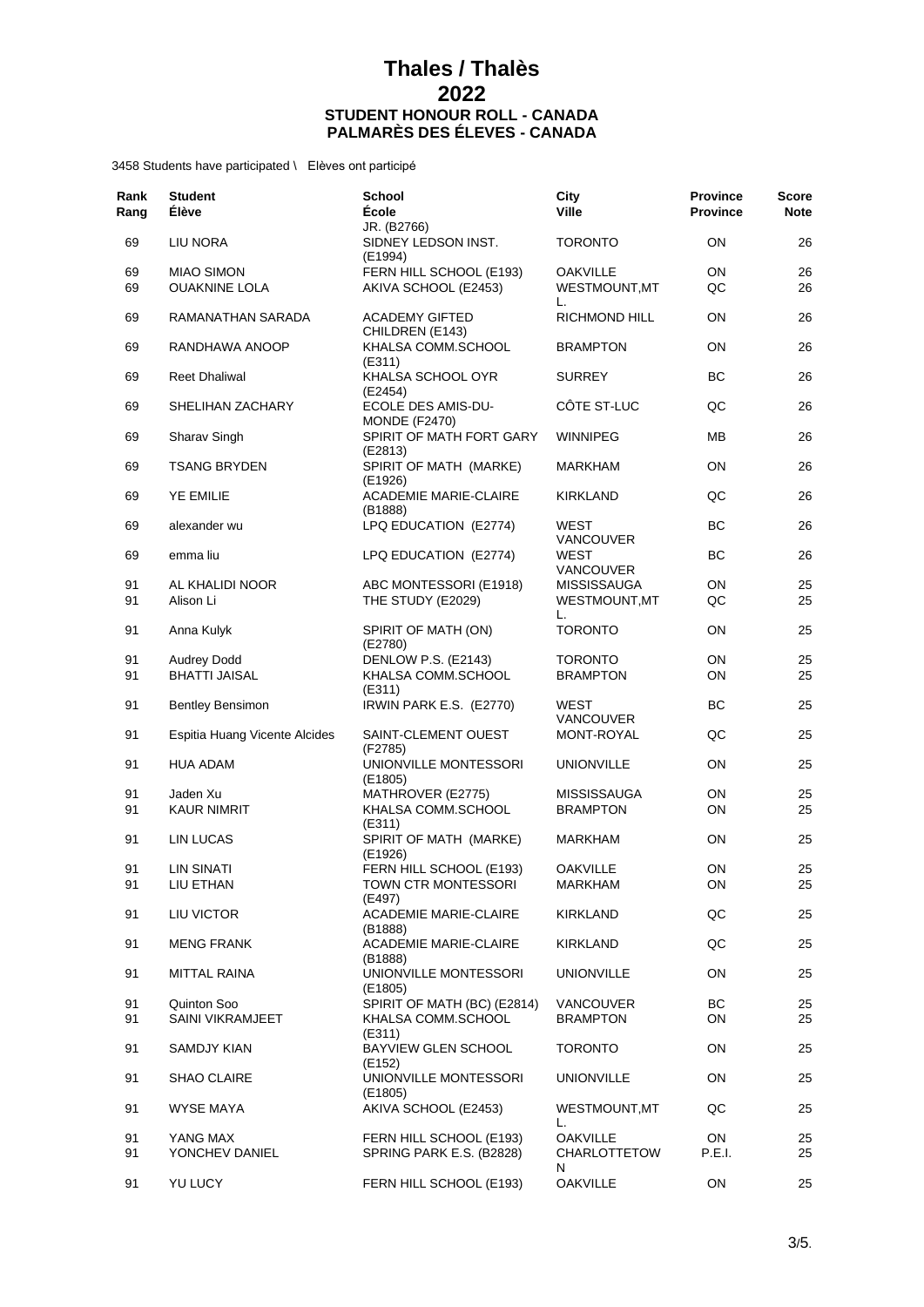| Rank<br>Rang | <b>Student</b><br>Élève | <b>School</b><br><b>École</b>                      | City<br><b>Ville</b>            | <b>Province</b><br><b>Province</b> | <b>Score</b><br><b>Note</b> |
|--------------|-------------------------|----------------------------------------------------|---------------------------------|------------------------------------|-----------------------------|
| 91           | bella tan               | LPQ EDUCATION (E2774)                              | <b>WEST</b><br><b>VANCOUVER</b> | BC                                 | 25                          |
| 91           | helena chen             | LPQ EDUCATION (E2774)                              | WEST<br><b>VANCOUVER</b>        | ВC                                 | 25                          |
| 117          | <b>BEHYMER ASHER</b>    | PAUL DEMERS (F2718)                                | <b>TORONTO</b>                  | 0N                                 | 24                          |
| 117          | <b>BIANCHI WESLEY</b>   | COUNTRY DAY SCHOOL<br>(E178)                       | <b>KING CITY</b>                | 0N                                 | 24                          |
| 117          | <b>Bryson Shen</b>      | DENLOW P.S. (E2143)                                | <b>TORONTO</b>                  | ON                                 | 24                          |
| 117          | <b>CHEUNG KARISSA</b>   | HIGHWOOD E.S. (E2310)                              | CALGARY                         | AB                                 | 24                          |
| 117          | CHIM ZACHARY            | UNIONVILLE MONTESSORI<br>(E1805)                   | <b>UNIONVILLE</b>               | ON                                 | 24                          |
| 117          | Calvin Adamek Eberman   | SPIRIT OF MATH (CENTRAL<br>TOR) (E2812)            | <b>TORONTO</b>                  | ON                                 | 24                          |
| 117          | DHILLON MEHROZ          | KHALSA COMM.SCHOOL<br>(E311)                       | <b>BRAMPTON</b>                 | <b>ON</b>                          | 24                          |
| 117          | Emma Zheng              | <b>CENTRAL MONTESSORI</b><br><b>SCHOOL (E2153)</b> | <b>TORONTO</b>                  | ON                                 | 24                          |
| 117          | Felix Zhong             | J2SUCCESS E.C. (E2817)                             | NORT YORK                       | ON                                 | 24                          |
| 117          | <b>GUPTA AVANINDRA</b>  | SPIRIT OF MATH (OAKV)<br>(E2673)                   | <b>MISSISSAUGA</b>              | ON                                 | 24                          |
| 117          | Ghanshyam Maheshwari    | SPIRIT OF MATH (ON)<br>(E2780)                     | <b>TORONTO</b>                  | 0N                                 | 24                          |
| 117          | Gwyneth Twyford         | SPIRIT OF MATH (ON)<br>(E2780)                     | <b>TORONTO</b>                  | 0N                                 | 24                          |
| 117          | HUNG WYLEN              | HIGHWOOD E.S. (E2310)                              | CALGARY                         | AB                                 | 24                          |
| 117          | <b>ILAYAN RASHED</b>    | OLIVE GROVE SCHOOL<br>(E2003)                      | <b>MISSISSAUGA</b>              | ON                                 | 24                          |
| 117          | JAFFRANI RAYYAN         | SENECA HILL PRIVATE<br>(E419)                      | NORTH YORK                      | <b>ON</b>                          | 24                          |
| 117          | Jackson Kippen          | ST.JOHN'S RAVENSCOURT<br>JR. (E1465)               | <b>WINNIPEG</b>                 | MВ                                 | 24                          |
| 117          | Jingxuan Sun            | THE STUDY (E2029)                                  | WESTMOUNT, MT<br>L.             | QC                                 | 24                          |
| 117          | KUMAR HAASINI           | ABC MONTESSORI (E1918)                             | <b>MISSISSAUGA</b>              | ON                                 | 24                          |
| 117          | <b>LAM ALFRED</b>       | UNIONVILLE MONTESSORI<br>(E1805)                   | <b>UNIONVILLE</b>               | 0N                                 | 24                          |
| 117          | LI LILLIAN              | FERN HILL SCHOOL (E193)                            | <b>OAKVILLE</b>                 | 0N                                 | 24                          |
| 117          | LIU SOPHIE              | ECOLE VAN WALLEGHEM<br>(E2515)                     | <b>WINNIPEG</b>                 | MВ                                 | 24                          |
| 117          | LU ETHAN                | KITCHENER-WATERLOO B.S.<br>(E2320)                 | <b>WATERLOO</b>                 | ON                                 | 24                          |
| 117          | NOORDIN ALINA           | UNIONVILLE MONTESSORI<br>(E1805)                   | <b>UNIONVILLE</b>               | <b>ON</b>                          | 24                          |
| 117          | <b>NORI SETH</b>        | UNIONVILLE MONTESSORI<br>(E1805)                   | <b>UNIONVILLE</b>               | ON                                 | 24                          |
| 117          | Nyle Mirza              | <b>CENTRAL MONTESSORI</b><br><b>SCHOOL (E2153)</b> | <b>TORONTO</b>                  | ON                                 | 24                          |
| 117          | Ria Yan                 | SPIRIT OF MATH (CENTRAL<br>TOR) (E2812)            | <b>TORONTO</b>                  | ON                                 | 24                          |
| 117          | Rori Borger             | ST.JOHN'S RAVENSCOURT<br>JR. (E1465)               | <b>WINNIPEG</b>                 | ΜВ                                 | 24                          |
| 117          | <b>SAID KAMIL</b>       | HIGHWOOD E.S. (E2310)                              | CALGARY                         | AB                                 | 24                          |
| 117          | <b>SHAO ROBIN</b>       | UNIONVILLE MONTESSORI<br>(E1805)                   | <b>UNIONVILLE</b>               | ON                                 | 24                          |
| 117          | <b>SYMES VERONICA</b>   | ECOLE LA MOSAIQUE<br>(F2784)                       | <b>TORONTO</b>                  | ON                                 | 24                          |
| 117          | <b>TROMBLEY DARCY</b>   | TOWN CTR MONTESSORI<br>(E497)                      | <b>MARKHAM</b>                  | ON                                 | 24                          |
| 117          | <b>VICTORIA SHEN</b>    | CANADA CVC SERVICES<br>(E2778)                     | <b>SURREY</b>                   | BС                                 | 24                          |
| 117          | Velica Chen             | SPIRIT OF MATH (BC) (E2814)                        | <b>VANCOUVER</b>                | ВC                                 | 24                          |
| 117          | WANG COCOMI             | THE BISHOP STRACHAN<br>SCHOOL. (E157)              | <b>TORONTO</b>                  | ON                                 | 24                          |
| 117          | <b>XU SUNNY</b>         | UNIONVILLE MONTESSORI<br>(E1805)                   | <b>UNIONVILLE</b>               | ON                                 | 24                          |